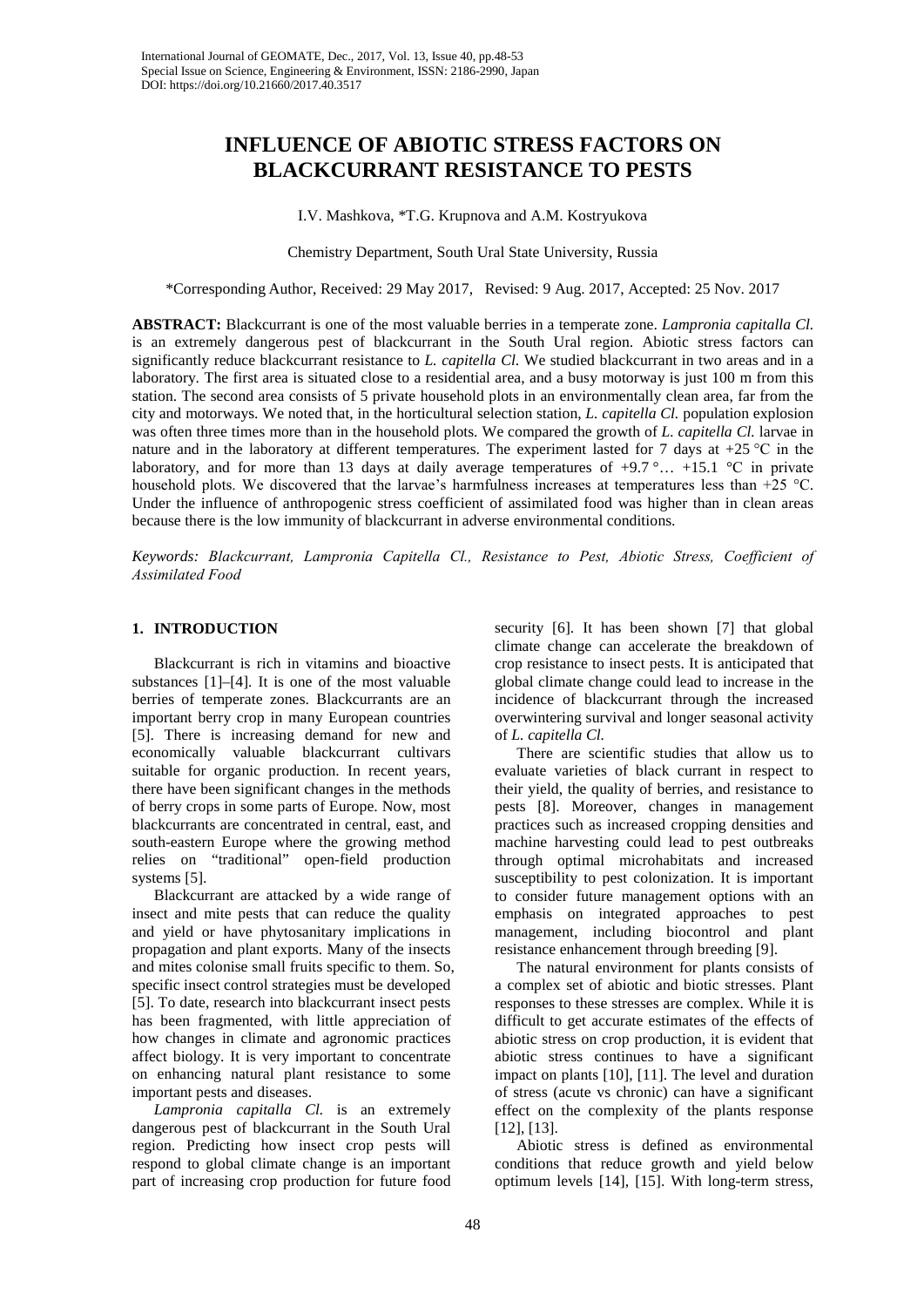photosynthesis declines due to stomatal limitations for CO2 uptake and increased photoinhibition from difficulties in dissipating excess light energy [13] Abiotic stress factors can significantly reduce blackcurrant resistance to *L. capitella Cl.* There are only a few very old publications on blackcurrant pest *L. capitella Cl.*

The aim of this paper was to investigate the influence of abiotic stress on the resistance of blackcurrant to the pest *L. capitella Cl.*

#### **2. METHODS**

#### **2.1 The Conditions of Blackcurrant Cultivation**

In the research for this article, the blackcurrant were grown in 2015 under three conditions: (1) laboratory, (2) natural conditions, Area 1, (3) natural conditions, Area 2 (Fig. 1).

RF-grown blackcurrant cultivar 'Desertnaya' was used for each experiment. Bushes were grown under standard field conditions.



#### Fig. 1 Study area

Area 1 is situated close to the residential area, and a busy motorway is just 100 m from the site (Fig. 2).





an environmentally clean area far from the city and motorways (Fig. 3).



Fig. 3 The blackcurrant is grown in Area 2

### **2.2 Examining the Growth of** *L. Capitella Cl.* **Larvae**

We compared the growth of larvae: (1) in nature and (2) in the laboratory at different temperatures.

In nature we studied the growth of the larvae. We made 5 frameless mesh cages-isolators on a blackcurrant branch which contained some of the buds. We placed 2 larvae in each mesh cageinsulator (in total, there are 10 larvae). The mesh cage did not allow the larvae to spread, but larvae could move from the bud to the bud. The larvae took more than 13 days in natural conditions in average daily temperatures of +9.7… +15.1 °C. The air temperatures were monitored and recorded each hour during the same period by air temperature sensors

The larvae were weighed when they left the buds, and therefore at the air temperature of  $+9.7$  °C in natural conditions, the second larval instars were weighed twice, not once, for the first two days of their development. When weighing the larvae, the biology of *L. capitella Cl.* was experimentally confirmed and taken into account.

In the laboratory, we used 5 Petri dishes for each, and 2 larvae per Petri dishes (a total 10 larvae). The laboratory experiment was conducted for seven days at an air temperature of  $+25$  °C, air humidity of 70–75 %, with ten hours of daylight. Thermostat was used to maintain temperature.

#### **2.3 Food Assimilation by** *L. Capitella Cl.* **Larvae**

*L. capitella Cl.* larvae have 4 instars. According to the conventional approach, the number of instars is equal to the number of molts. The experiment did not consider the first larval instars as they fed on the berries, and they have a direct impact on the black currant crop. For the second, third, and fourth instar larvae we studied food assimilation. We weighed the original amount of food, the remaining amount of food, and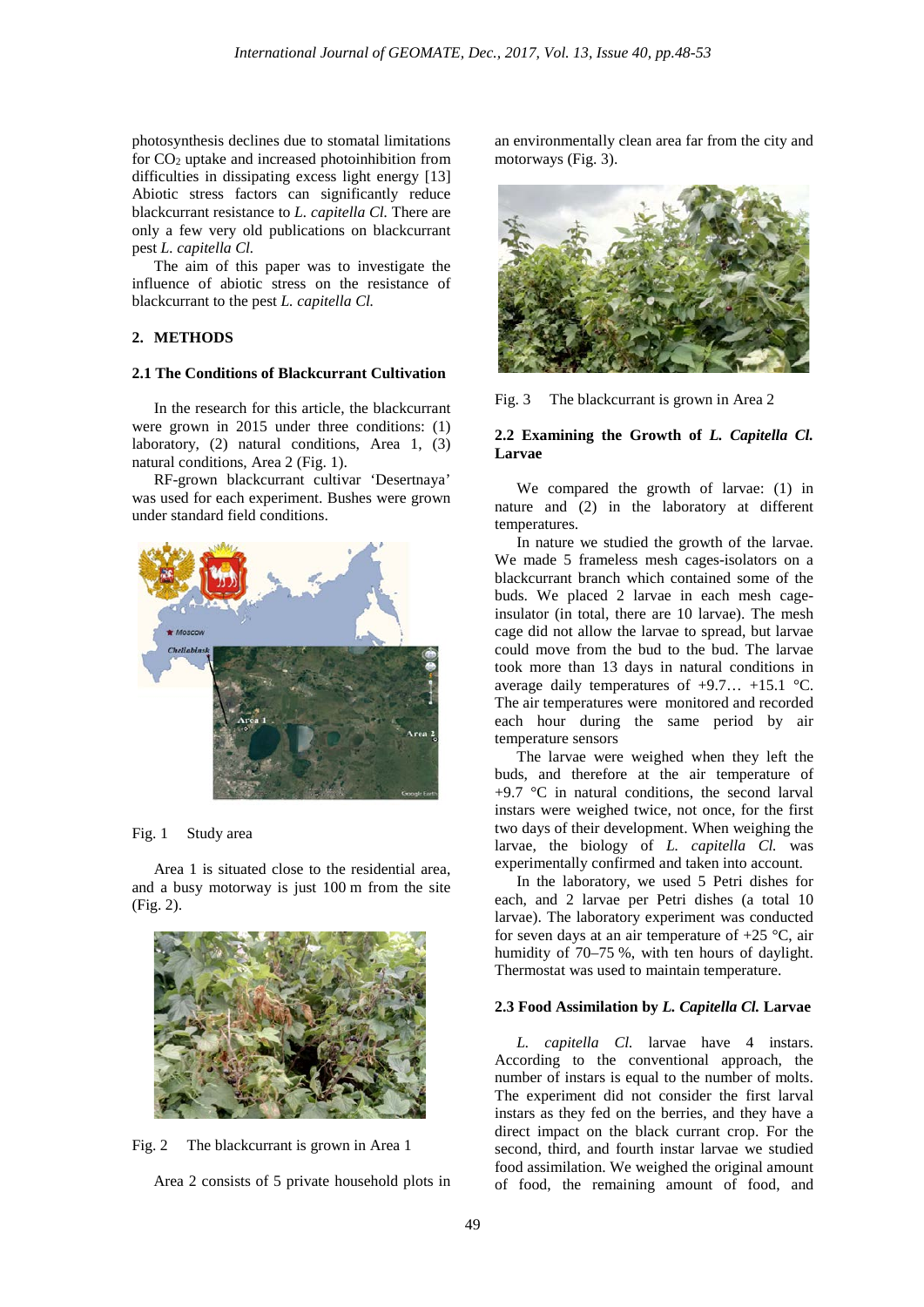excrement. The coefficient of food assimilation, C was calculated according to the equation:

$$
C = \frac{(M_f - M_e)}{M_f} \cdot 100\%,
$$

where  $M_e$  – larva excrement mass (mg) and  $M_f$  – mass of food eaten (mg).

Microsoft Excel 2013 and SPSS 24.0 software were used to organize and analyze the data. Differences in the coefficients of food assimilation were analyzed using ANOVA with post-hoc comparisons made using Fisher's least significant difference (LSD).

# **3. RESULTS AND DISCUSSION**

The results of five years of research showed that the population of *L. capitella Cl.* increases faster in Area 1 (the horticultural breeding stations), where blackcurrant is a monoculture and grows under the influence of abiotic stress. In laboratory conditions, populations of *L. capitella Cl.* behave the same. This is because in the laboratory population of *L. capitella Cl.* currant with reduced defense mechanisms remained on injured branches. In Area 2 (private farms) the number and activity of the pests were much smaller than in Area 1, in conjunction with other types of plants. It is located in an ecologically clean area far away from cities and highways**.**

Insects are poikilothermal with their body temperature depending on that of the surroundings. Insect activity rhythm is directly connected to changes in the surroundings [16]. Their rhythm of life can differ in different points within the same space, since they can differ in microclimatic conditions [17], [18]. For instance, temperature change influences the feeding intensity of insects including *Lampronia capitella Cl.* Further, feeding intensity should be researched to give a more detailed analysis of *L. capitella Cl.* harmfulness in various surroundings.

Basing upon the classification of insects according to their activity rhythm given by [19], *Lampronia capitella Cl.*, according to our data, can refer to the insects whose feeding habits are equally intensive throughout the day. This is primarily due to the fact that *L. capitella Cl.* develops in food abundance (in the food substratum: bud or berry) (Fig. 4, 5).

*L. capitella Cl.* nutritional adaptation is very important for identifying the researched characteristics. Numerous studies have shown that insect voracity depends directly on the physiological state of the forage plant [20].

The experiment revealed that in laboratory conditions the amount of food eaten by the larvae for the whole process of their development, i.e. of the second, third, and fourth instars, was 60.44 mg. In natural conditions with an average temperature of  $+12.4$  °C, the amount was 94.4 mg, which is 1.6 times more than in the laboratory.



Fig. 4 *L. capitella Cl.* on blackcurrant



Fig. 5 Appearance *L. capitella Cl.*

Studying feeding intensity of the second, third and fourth larval instars separately, the fourth instars are revealed to be the most active, and therefore they are more harmful than the second and third larval instars.

We understand that uredospores, as an indicator of yield reduction per plant, are influenced by the life of one individual pest [21]. The mass of food eaten by the second instar larvae was 11.8 mg for the entire period of their development under laboratory conditions when the air temperature was +25 °C. The weight of food eaten by the fourth instar larvae was 28.96 mg, 2.5 times more than in the laboratory. Similar patterns were observed in natural conditions. For example, in natural conditions over the period of full development, the second and fourth instars larvae destroyed 21.7 mg and 39.84 mg food, respectively. The third instars of *L. capitella Cl.* consumed 19.68 mg of food in the laboratory. In contrast, in natural conditions, this value was 33.86 mg when the air temperature was+13.9 °C.

The voracity coefficient for the fourth larval instars was discovered to be 34.5 %; for the third –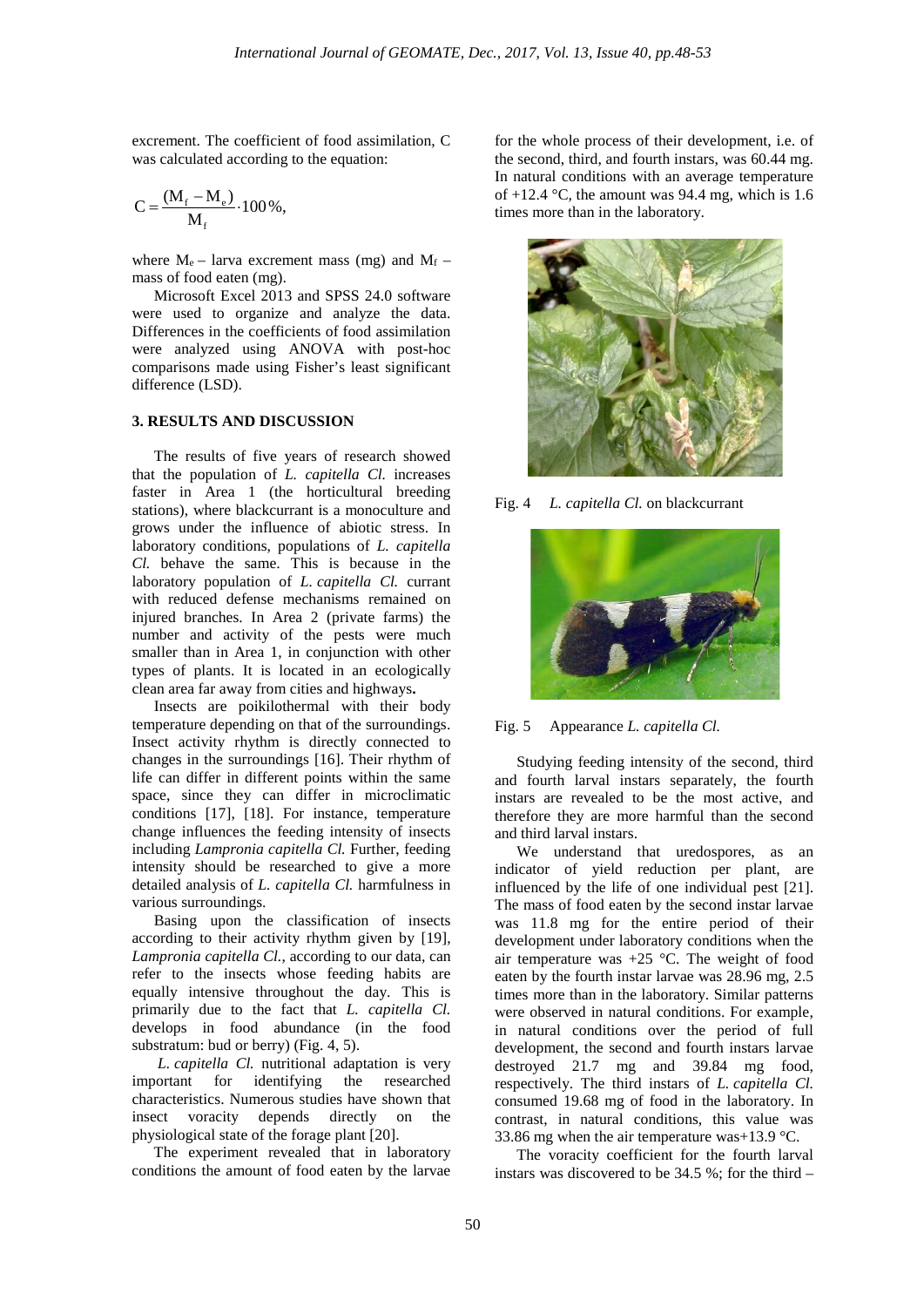25.4 %; and for the second – 12.7 %. These findings suggest that the fourth larval instars are the most voracious. Table 1 illustrates larval voracity according to their instars in the natural and laboratory conditions**.**

Table 1 Mass of food eaten by *L. capitella Cl.* during their development

| Larvae     | $M_f$ , mg        | $M_e$ , mg       | C, %            |
|------------|-------------------|------------------|-----------------|
| age        |                   |                  |                 |
| Laboratory |                   |                  |                 |
| H          | $11.80 \pm 0.01$  | $7.06 \pm 0.01$  | $40.2 \pm 0.1$  |
| Ш          | $19.68 \pm 0.02$  | $11.26 \pm 0.02$ | $42.8 \pm 0.3$  |
| IV         | $28.96 \pm 0.03$  | $17.44 \pm 0.03$ | $39.8 \pm 0.1$  |
| Total      | $60.44 + 0.02$    | $35.76 \pm 0.02$ | $40.8 \pm 0.2$  |
|            | Nature (Area 1)   |                  |                 |
| П          | $20.7 \pm 0.01$   | $12.29 \pm 0.01$ | $40.6 \pm 0.1$  |
| Ш          | $33.86 \pm 0.03$  | $20.53 \pm 0.02$ | $39.4 \pm 0.2$  |
| IV         | $39.84 \pm 0.03$  | $27.13 \pm 0.03$ | $31.9 \pm 0.02$ |
| Total      | $94.40 \pm 0.02$  | $59.95 \pm 0.02$ | $36.5 \pm 0.02$ |
|            | Nature (Area 2)   |                  |                 |
| П          | $32.71 \pm 0.01$  | $22.29 \pm 0.01$ | $31.9 \pm 0.1$  |
| Ш          | $45.76 \pm 0.03$  | $31.43 \pm 0.02$ | $31.1 \pm 0.1$  |
| IV         | $51.48 \pm 0.03$  | $37.13 \pm 0.03$ | $27.9 \pm 0.2$  |
| Total      | $129.90 \pm 0.02$ | $90.85 \pm 0.02$ | $30.1 \pm 0.01$ |

Thus, at an air temperature of  $+25$  °C, the second larval instars ate 7 mg of food on average, while in natural conditions larvae of the same instars ate 5.7 mg of food daily. At an air temperature of  $+25$  °C, the third instars ate 10.52 mg of buds, while at in natural conditions the amount of food eaten was 9.5 mg. The fourth larval instars ate 13 mg of food at +25 °C, while in natural conditions the mass of food eaten daily was 10.2 mg of buds.

When studying the dynamics of the digestion coefficient, it was noted that in the laboratory conditions at an air temperature of  $+25$  °C, air humidity of 70–75 %, and 10 hour daylight, the digestion coefficient slightly changed with age, accounting for 40.2 % for the second instars, 42.8 % for the third, and 39.8 % for the fourth. In natural conditions at the average air temperature from 9.7 °C to 15.1 °C of the digestion coefficient declined from the second larval instars to the fourth, being 40.6 %, 39.4 %, and 31.9 % respectively (Table 1). These results indicate that the second larval instars digest food better.

Study of the food chains, voracity, and harmfulness of *L. capitella Cl*. instars showed that the most voracious are the fourth larval instars for which the voracity coefficient is 34.5 %, while the second instars are less voracious (12.7 %). But the digestion coefficient for the fourth instars is the lowest (31.9 %). The lower the air temperature is, the worse the larvae digest food.

From the data in Table 1 it can be seen that in Area 2, Area 1 and in laboratory the totals of food assimilation were 30.1, 36.5 and 40.8, respectively. These values are statistically significantly different according to ANOVA test (p=0.95). Thus, in the laboratory the coefficient of larval assimilated food was higher than in natural conditions. The reason of or this is that at the temperature of  $+25$  °C (the laboratory experiment) the life cycle of larvae was shorter than in natural conditions at daily average temperatures of  $+9.7$  °…  $+15.1$  °C.

On the whole, the digestion coefficient of larvae brought up in the permanent laboratory conditions is higher (40.8 %) than that of those grown in varying natural conditions (36.5 %). Moreover, the digestion coefficient increases with age for the larvae grown in the laboratory conditions. In natural conditions, the coefficient declines with age. This means that at the air temperature of  $+25$  °C, nutrients are better digested and, consequently, the development cycle extends and the harmfulness of *L. capitella Cl.* grows (Fig. 6). Table 1 present how the digestion coefficient changes for the second, third, and fourth instars during their development.



Fig. 6 Butterfly *L. capitella Cl.* in the period of egg laying

In natural conditions, the coefficient of assimilated food was a less than in the laboratory. And therefore, the number of damaged buds was a higher than in the laboratory. Under the influence of anthropogenic stress (Area 1) coefficient of assimilated food was higher than in clean areas (Area 2). This is a consequence of the low immunity of plants (blackcurrant) in adverse environmental conditions.

Comparison of the conditions of blackcurrant cultivation showed that the population of *L. capitella Cl.* increased faster in Area 1 (breeding stations), where the blackcurrants are growing under the influence of abiotic stress. In the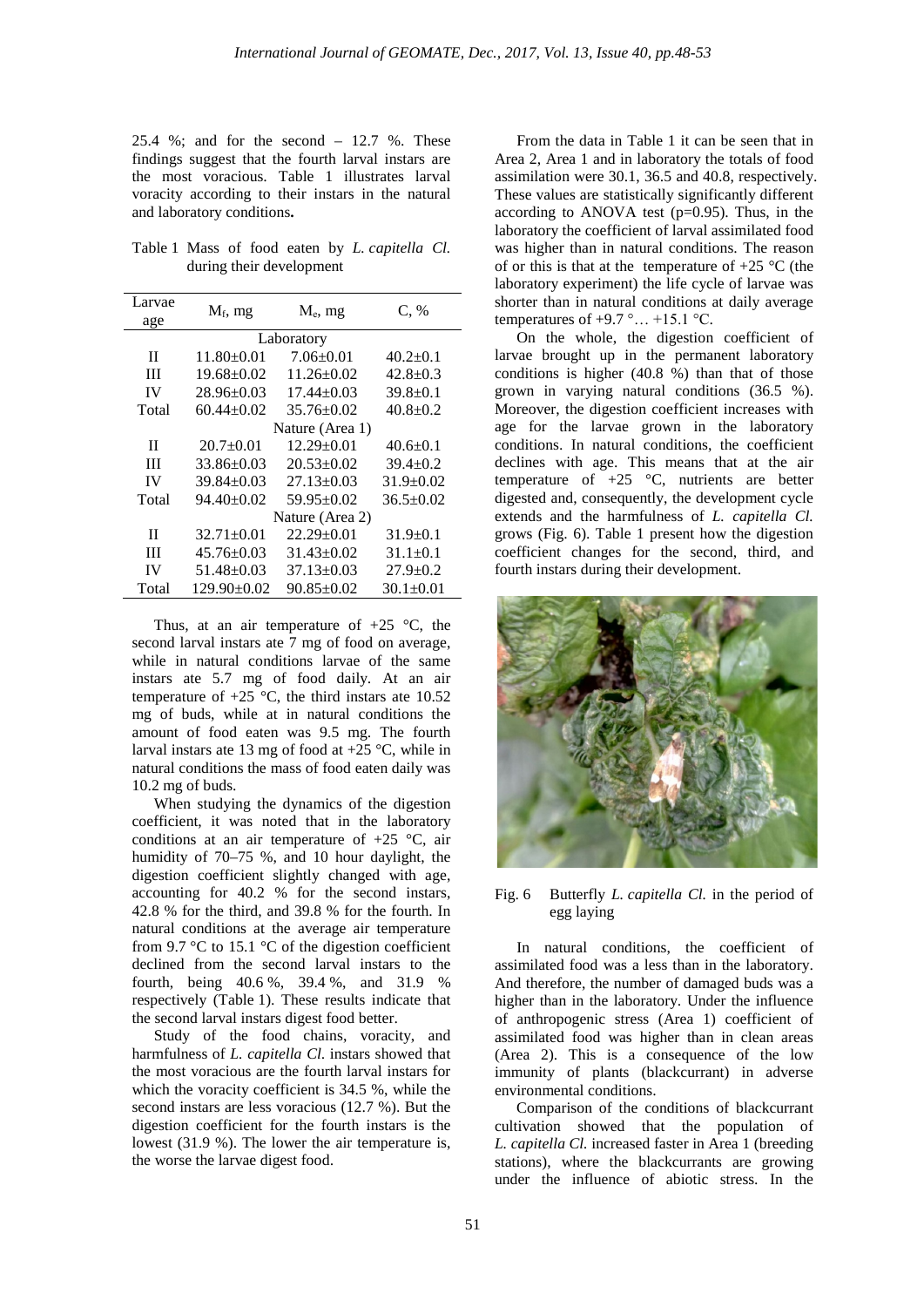laboratory, the population of *L. capitella Cl.* was the same. In Area 2 (private farms), the number and activity of the pest was much smaller than in Area 1.

Food assimilation by *L. capitella Cl.* larvae was higher for larvae in constant laboratory conditions than larvae in changing natural conditions. The larvae's harmfulness increases at temperatures less than +25 °С.

# **4. CONCL.USION**

In natural conditions, coefficients of assimilated food were  $(30.1\pm0.2)$  % and  $(36.5\pm0.2)$  % for clean and anthropogenically polluted areas, respectively/ It is a less than in the laboratory – (40.8±0.2)%. And therefore, the number of damaged buds was a higher in the nature than in the laboratory. Under the influence of anthropogenic stress (Area 1) coefficient of assimilated food was higher than in clean areas (Area 2). This is a consequence of the low immunity of plants (blackcurrant) in adverse environmental conditions.

# **5. REFERENCES**

- [1] [Manganaris G.A.](https://www.scopus.com/authid/detail.uri?origin=resultslist&authorId=10039892100&zone=), [Goulas V.,](https://www.scopus.com/authid/detail.uri?origin=resultslist&authorId=26654803600&zone=) [Vicente A.R.](https://www.scopus.com/authid/detail.uri?origin=resultslist&authorId=16417734100&zone=) and [Terry L.A.,](https://www.scopus.com/authid/detail.uri?origin=resultslist&authorId=7005462441&zone=) [Berry antioxidants: Small](https://www.scopus.com/record/display.uri?eid=2-s2.0-84900594683&origin=resultslist&sort=plf-f&src=s&st1=Currants%2C+and+gooseberries&st2=&sid=F62EE1675C846C6D5F4BF12C546FEA3B.wsnAw8kcdt7IPYLO0V48gA%3A40&sot=b&sdt=b&sl=41&s=TITLE-ABS-KEY(Currants%2C+and+gooseberries)&relpos=13&citeCnt=41&searchTerm=)  [fruits providing large benefits,](https://www.scopus.com/record/display.uri?eid=2-s2.0-84900594683&origin=resultslist&sort=plf-f&src=s&st1=Currants%2C+and+gooseberries&st2=&sid=F62EE1675C846C6D5F4BF12C546FEA3B.wsnAw8kcdt7IPYLO0V48gA%3A40&sot=b&sdt=b&sl=41&s=TITLE-ABS-KEY(Currants%2C+and+gooseberries)&relpos=13&citeCnt=41&searchTerm=) [Journal of the](https://www.scopus.com/sourceid/33928?origin=resultslist)  [Science of Food and Agriculture,](https://www.scopus.com/sourceid/33928?origin=resultslist) Vol. 94, Issue 5, 2014, pp. 825-833.
- [2] [Folmer F.](https://www.scopus.com/authid/detail.uri?origin=resultslist&authorId=12770623600&zone=), [Basavaraju U.,](https://www.scopus.com/authid/detail.uri?origin=resultslist&authorId=55490342400&zone=) [Jaspars M.](https://www.scopus.com/authid/detail.uri?origin=resultslist&authorId=7004315571&zone=), Hold G., El-Omar E., [Dicato M.](https://www.scopus.com/authid/detail.uri?origin=resultslist&authorId=7006491219&zone=) and [Diederich M.,](https://www.scopus.com/authid/detail.uri?origin=resultslist&authorId=57002813700&zone=) [Anticancer effects of bioactive berry](https://www.scopus.com/record/display.uri?eid=2-s2.0-84894621632&origin=resultslist&sort=plf-f&src=s&st1=Currants%2C+and+gooseberries&st2=&sid=F62EE1675C846C6D5F4BF12C546FEA3B.wsnAw8kcdt7IPYLO0V48gA%3A40&sot=b&sdt=b&sl=41&s=TITLE-ABS-KEY(Currants%2C+and+gooseberries)&relpos=14&citeCnt=29&searchTerm=)  [compounds,](https://www.scopus.com/record/display.uri?eid=2-s2.0-84894621632&origin=resultslist&sort=plf-f&src=s&st1=Currants%2C+and+gooseberries&st2=&sid=F62EE1675C846C6D5F4BF12C546FEA3B.wsnAw8kcdt7IPYLO0V48gA%3A40&sot=b&sdt=b&sl=41&s=TITLE-ABS-KEY(Currants%2C+and+gooseberries)&relpos=14&citeCnt=29&searchTerm=) [Phytochemistry Reviews,](https://www.scopus.com/sourceid/16535?origin=resultslist) Vol. 13, Issue 1, 2014, pp. 295-322.
- [3] Sava P., Calaras C., Tcaci V., Gherasimova E., Crivaia P. and Vitelaru O., [Nutrients](https://www.scopus.com/record/display.uri?eid=2-s2.0-85011074092&origin=resultslist&sort=plf-f&src=s&st1=Currants%2C+and+gooseberries&st2=&sid=F62EE1675C846C6D5F4BF12C546FEA3B.wsnAw8kcdt7IPYLO0V48gA%3A40&sot=b&sdt=b&sl=41&s=TITLE-ABS-KEY(Currants%2C+and+gooseberries)&relpos=15&citeCnt=0&searchTerm=)  [accumulation in fruits of berry species,](https://www.scopus.com/record/display.uri?eid=2-s2.0-85011074092&origin=resultslist&sort=plf-f&src=s&st1=Currants%2C+and+gooseberries&st2=&sid=F62EE1675C846C6D5F4BF12C546FEA3B.wsnAw8kcdt7IPYLO0V48gA%3A40&sot=b&sdt=b&sl=41&s=TITLE-ABS-KEY(Currants%2C+and+gooseberries)&relpos=15&citeCnt=0&searchTerm=) Fruit Growing Research, Vol. XXXL, 2015, pp. 30- 33.
- [4] [Kevers C.](https://www.scopus.com/authid/detail.uri?origin=resultslist&authorId=7004432113&zone=), [Pincemail J.](https://www.scopus.com/authid/detail.uri?origin=resultslist&authorId=7006915357&zone=), [Defraigne J.O.](https://www.scopus.com/authid/detail.uri?origin=resultslist&authorId=7006179114&zone=) and [Dommes J.,](https://www.scopus.com/authid/detail.uri?origin=resultslist&authorId=6602144941&zone=) [Antioxidant capacity of small](https://www.scopus.com/record/display.uri?eid=2-s2.0-84912570583&origin=resultslist&sort=plf-f&src=s&st1=Currants%2C+and+gooseberries&st2=&sid=F62EE1675C846C6D5F4BF12C546FEA3B.wsnAw8kcdt7IPYLO0V48gA%3A40&sot=b&sdt=b&sl=41&s=TITLE-ABS-KEY(Currants%2C+and+gooseberries)&relpos=16&citeCnt=2&searchTerm=)  [dark fruits: Influence of cultivars and harvest](https://www.scopus.com/record/display.uri?eid=2-s2.0-84912570583&origin=resultslist&sort=plf-f&src=s&st1=Currants%2C+and+gooseberries&st2=&sid=F62EE1675C846C6D5F4BF12C546FEA3B.wsnAw8kcdt7IPYLO0V48gA%3A40&sot=b&sdt=b&sl=41&s=TITLE-ABS-KEY(Currants%2C+and+gooseberries)&relpos=16&citeCnt=2&searchTerm=)  [time,](https://www.scopus.com/record/display.uri?eid=2-s2.0-84912570583&origin=resultslist&sort=plf-f&src=s&st1=Currants%2C+and+gooseberries&st2=&sid=F62EE1675C846C6D5F4BF12C546FEA3B.wsnAw8kcdt7IPYLO0V48gA%3A40&sot=b&sdt=b&sl=41&s=TITLE-ABS-KEY(Currants%2C+and+gooseberries)&relpos=16&citeCnt=2&searchTerm=) [Journal of Berry Research,](https://www.scopus.com/sourceid/21100244628?origin=resultslist) Vol. 4, 2014, pp. 97-105.
- [5] Gordon S.C., Raspberry and currant entomology - The drivers for change in Europe, Acta Horticulturae 777, 2008, pp. 301-310.
- [6] Johnson S.N., Barton A.T., Clark K.E., Gregory P.J., Mcmenemy L.S. and Hancock R.D., Elevated atmospheric carbon dioxide impairs the performance of root-feeding vine weevils by modifying root growth and secondary metabolites, Global Change Biology, Vol. 17, Issue 2, 2011, pp. 688-695.
- [7] Martin P. and Johnson S., Evidence that elevated CO2 reduces resistance to the European large raspberry aphid in some raspberry cultivars, Journal of Applied Entomology, Vol. 135, Issue 3, 2011, pp. 237- 240.
- [8] [Kahu K.](https://www.scopus.com/authid/detail.uri?origin=resultslist&authorId=25925848800&zone=), [Jänes H.](https://www.scopus.com/authid/detail.uri?origin=resultslist&authorId=25925779300&zone=), [Luik A.](https://www.scopus.com/authid/detail.uri?origin=resultslist&authorId=7006419065&zone=) and [Klaas L.,](https://www.scopus.com/authid/detail.uri?origin=resultslist&authorId=25925899300&zone=) Yield and fruit quality of organically [cultivated blackcurrant cultivars,](https://www.scopus.com/record/display.uri?eid=2-s2.0-57749121423&origin=resultslist&sort=plf-f&src=s&st1=Yield+and+fruit+quality+of+organically+cultivated+blackcurrant+cultivars&st2=&sid=F62EE1675C846C6D5F4BF12C546FEA3B.wsnAw8kcdt7IPYLO0V48gA%3A40&sot=b&sdt=b&sl=87&s=TITLE-ABS-KEY(Yield+and+fruit+quality+of+organically+cultivated+blackcurrant+cultivars)&relpos=0&citeCnt=17&searchTerm=) [Acta](https://www.scopus.com/sourceid/51952?origin=resultslist)  [Agriculturae Scandinavica, Section B: Soil](https://www.scopus.com/sourceid/51952?origin=resultslist)  [and Plant Science,](https://www.scopus.com/sourceid/51952?origin=resultslist) Vol. 59, Issue 1, 2009, pp. 63-69.
- [9] Mitchell C., Brennan R.M., Cross J.V. and Johnson S.N., Arthropod pests of currant and gooseberry crops in the U.K.: Their biology, management and future prospects, Agricultural and Forest Entomology, Vol. 13, Issue 3, 2011, pp. 221-237.
- [10[\]Cramer GR,](https://www.scopus.com/authid/detail.uri?origin=resultslist&authorId=7006638479&zone=) [Urano K,](https://www.scopus.com/authid/detail.uri?origin=resultslist&authorId=8601332100&zone=) [Delrot S,](https://www.scopus.com/authid/detail.uri?origin=resultslist&authorId=7004144834&zone=) [Pezzotti M,](https://www.scopus.com/authid/detail.uri?origin=resultslist&authorId=6701745488&zone=) [Shinozaki K,](https://www.scopus.com/authid/detail.uri?origin=resultslist&authorId=22939092300&zone=) ["Effects of abiotic stress on](https://www.scopus.com/record/display.uri?eid=2-s2.0-81155151500&origin=resultslist&sort=plf-f&src=s&st1=Effects+of+abiotic+stress+on+plants%3A+a+systems+biology+perspective&st2=&sid=F62EE1675C846C6D5F4BF12C546FEA3B.wsnAw8kcdt7IPYLO0V48gA%3A40&sot=b&sdt=b&sl=81&s=TITLE-ABS-KEY(Effects+of+abiotic+stress+on+plants%3A+a+systems+biology+perspective)&relpos=4&citeCnt=222&searchTerm=)  [plants: a systems biology perspective"](https://www.scopus.com/record/display.uri?eid=2-s2.0-81155151500&origin=resultslist&sort=plf-f&src=s&st1=Effects+of+abiotic+stress+on+plants%3A+a+systems+biology+perspective&st2=&sid=F62EE1675C846C6D5F4BF12C546FEA3B.wsnAw8kcdt7IPYLO0V48gA%3A40&sot=b&sdt=b&sl=81&s=TITLE-ABS-KEY(Effects+of+abiotic+stress+on+plants%3A+a+systems+biology+perspective)&relpos=4&citeCnt=222&searchTerm=), [BMC](https://www.scopus.com/sourceid/16794?origin=resultslist)  [Plant Biology,](https://www.scopus.com/sourceid/16794?origin=resultslist) Vol. 11, 2011.
- [11]Lobell D.B., Schlenker W. and Costa-Roberts J., Climate trends and global crop production since 1980, Science, Vol. 333, Issue 6042, 2011, pp. 616-620.
- [12]Tattersall E.A., Grimplet J., DeLuc L., Wheatley M.D., Vincent D., Osborne C., Ergul A., Lomen E., Blank R.R., Schlauch K.A., Cushman J.C. and Cramer G.R., Transcript abundance profiles reveal larger and more complex responses of grapevine to chilling compared to osmotic and salinity stress, Functional & Integrative [Genomics,](https://link.springer.com/journal/10142) Vol. 7, Issue 4, 2007, pp. 317-333.
- [13]Pinheiro C. and Chaves M.M., Photosynthesis and drought: can we make metabolic connections from available data, Journal of Experimental Botany, Vol. 62, Issue 3, 2011, pp. 869-882.
- [14]Skirycz A. and Inze D., More from less: plant growth under limited water, Current Opinion in Biotechnology, Vol. 21, Issue 2, 2010, pp. 197-203.
- [15] Cramer G.R., Abiotic stress & plant responses from the whole vine to the genes, Australian Journal of Grape and Wine Research, Vol. 16, 2010, pp. 86-93.
- [16] Barker G.M., Effect of temperature on development and survival of Argentine stem weevil (Listronotus bonariensis) immature stages, New Zealand Journal of Zoology, Vol. 15, 1988, pp. 387-390.
- [17]Shchelkanova V.Y., Mashkova I.V. and Shchelkanova E.E., Biotopical distribution of dasyhippus in the south forest division of the Ural state reserve, In Proc. International Youth Scientific and Practical Conference.